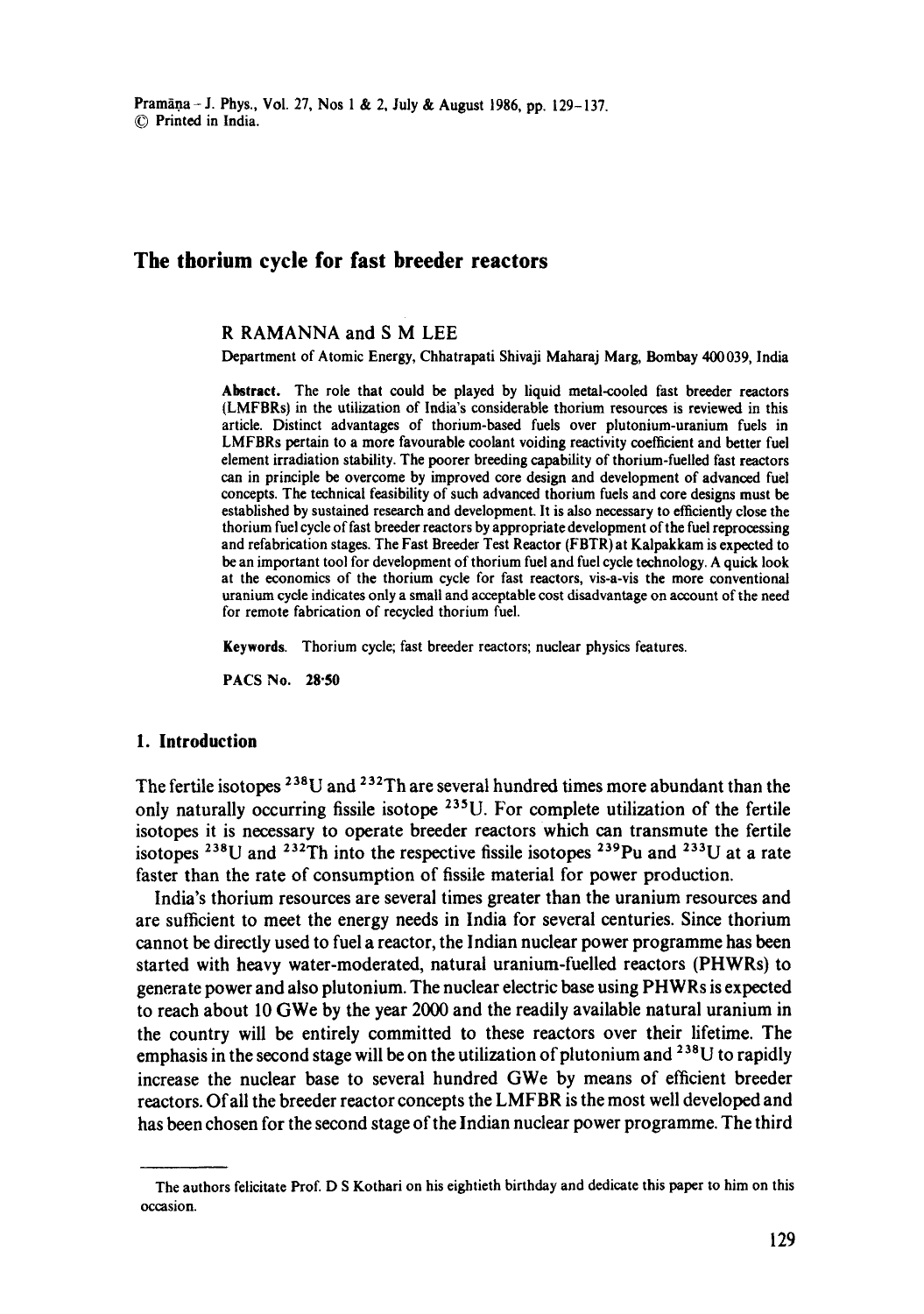stage will be to sustain and consolidate the nuclear electric base by means of thorium fuel.

Though the large scale utilization of thorium is expected only in the third stage of the Indian nuclear power programme there is considerable incentive for R&D in the technology of thorium reactors and the associated fuel cycle in order to have a balanced development strategy which will enable optimized retrofitting of the thorium cycle schemes into PHWR and LMFBR systems at the appropriate time. An advantage of early introduction of the thorium cycle and production of <sup>233</sup>U is that it leads to a diversification of energy resource bases and allows greater flexibility in the choice of breeder reactor concept and fuel cycle. It must be noted that any fuel cycle development takes a long time and it is necessary to generate essential data and establish semiindustrial experience well in advance of the actual large scale utilization. In the long term it may be necessary to have a symbiotic association of LMFBRs and PHWRs or to even introduce a new reactor type for efficient utilization of the thorium resources. In what follows the feasibility of the thorium cycle in LMFBRs is discussed.

### **2. Fast reactor fuel cycles**

While the initial fissile material for LMFBRs in India will be the plutonium produced from PHWRs, alternate choices for the fertile material and core diluent are depleted uranium or thorium. Once  $^{233}U$  has been produced from thorium a number of options become available for the fissile/fertile combinations to be used in LMFBRs.

Combining  $^{233}$ U with Th or Pu with  $^{238}$ U gives rise to simple cycles where the fertile material produces the same fissile material as present in the initial fuel. On the other hand the use of  $^{233}$ U with  $^{238}$ U as fertile material and Pu with Th as fertile material gives rise to hybrid cycles where the fissile production of one cycle is used to fuel the other. In mixed cycles both  $^{238}$ U and Th are irradiated in the same reactor.

The most well-developed LMFBR fuel cycle at present is that involving mixed oxides of Pu and <sup>238</sup>U. Carbides and nitrides are more advanced fuel types being developed for use in future LMFBRs with better breeding performance. For thorium-based fuels in LMFBRs the development of metal alloy fuels appears to be important for good breeding.

### **3. Nuclear physics features**

The average number of neutrons,  $\eta$ , released per neutron absorbed in a fissile nuclide, is the most important parameter determining the breeding potential of that nuclide. For breeding to be possible  $\eta$  must be greater than 2. The values of  $\eta$  for different fissile nuclides are compared in table 1 for neutron spectra typical of a fast reactor and of a heavy water-moderated reactor. As noted from table  $1,{}^{233}U$  can be used for breeding both in thermal and in fast reactors, whereas Pu can be used for breeding only in fast reactors. Thus, availability of  $233U$  leads to much greater flexibility in the choice of breeder reactor concepts and fuel cycles. This flexibility is an important reason for the early development of the thorium cycle.

Cross-sections in a typical fast spectrum for the fertile nuclides are compared in table 2. Fast fission of the fertile nuclide contributes indirectly towards the breeding as extra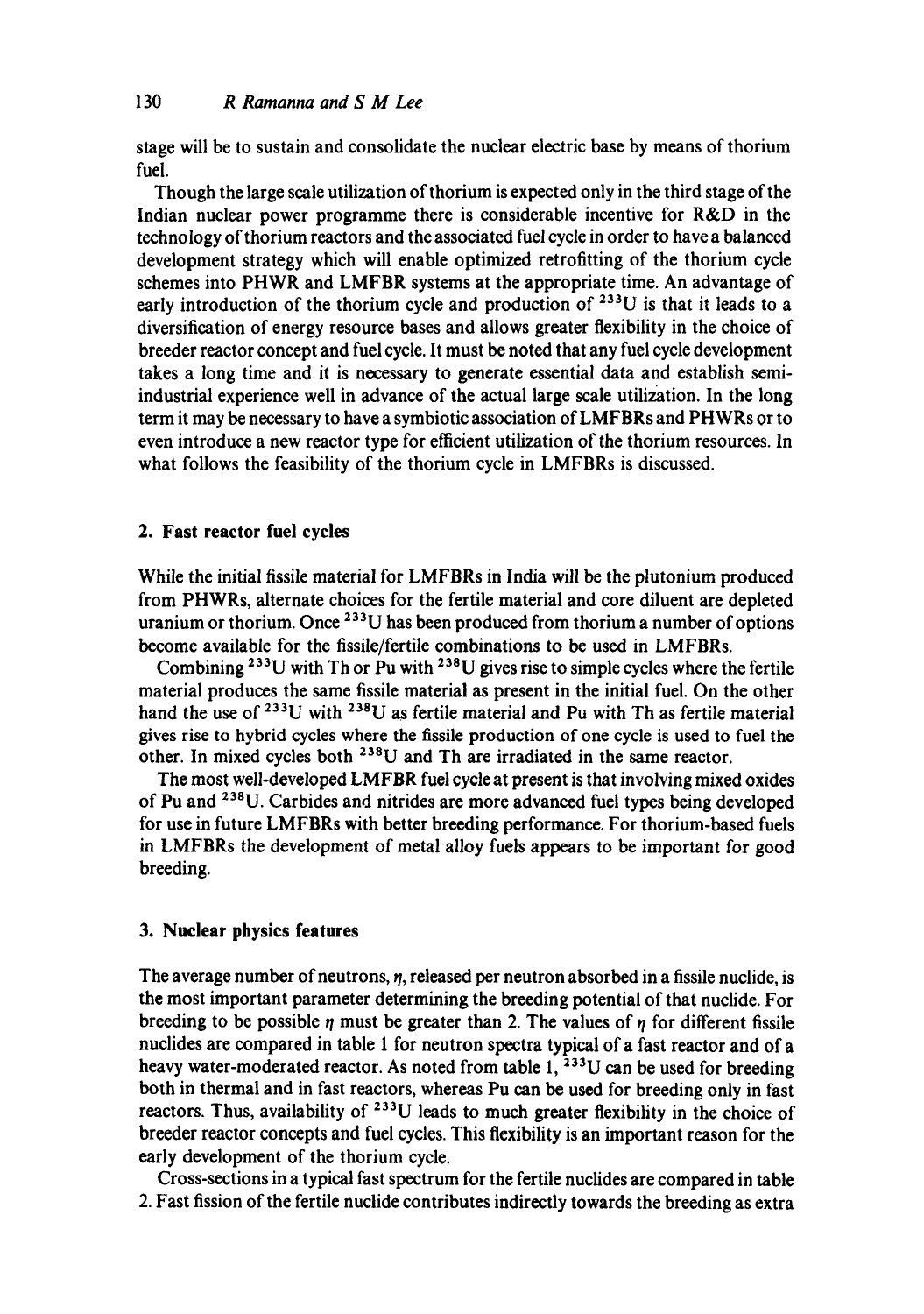| Nuclide              | Fast reactor | Heavy water-<br>moderated reactor | Nuclide  | Capture<br>(barns) | Fission<br>(barns) |
|----------------------|--------------|-----------------------------------|----------|--------------------|--------------------|
| $233$ []<br>$235$ [] | 2.31<br>1.93 | 2.25<br>$2 - 01$                  | 232Th    | 0.20               | $0-03$             |
| 239P <sub>u</sub>    | 2.49         | 1-88                              | $238$ [] | 0.14               | 0.10               |

**Table 1.** Spectrum averaged  $\eta$  values of fissile Table 2. Average cross-sections of nucides.<br> **Table 2.** Average cross-sections of

fertile nuclides in fast spectrum.

neutrons are produced without the loss of a fissile nucleus. 238U has considerably higher "fast fission bonus" than Th on account of its lower fast fission threshold and higher fast fission cross-section.

Reliable nuclear cross-section data for  $^{232}$ Th,  $^{233}$ U and of some nuclides like  $^{233}$ Pa are essential for the development of thorium fuelled reactors. While a large number of measurements have been made, there are still discrepancies and gaps in the data so that considerable scope exists for re-evaluation of available data and for making further measurements (Ganesan 1985).

#### **4. In-core performance of thorium-based fuels**

A commercial LMFBR is required to operate safely and reliably, produce power economically, and breed fissile material efficiently. Good economic performance with reasonable fuel cycle cost requires LMFBR fuel to attain burn-ups of the order of 100,000 MWD/Te. Good breeding performance means a short doubling time, which is defined as the operating time for the reactor to produce as much fissile material as is normally contained in the reactor (inpile inventory) and in the associated ex-reactor fuel cycle (out-of-pile inventory).

### 4.1 *Burn-up*

The fuel cycle cost is inversely proportional to the burn-up attainable by the fuel. The doubling time is also decreased for higher burn-ups on account of reduction in the outof-pile inventory. First generation enriched uranium metal alloy fuelled LMFBRs were not capable of high burn-ups. They were replaced by mixed plutonium-uranium oxidefuelled LMFBRs which were capable of burn-ups of the order of 50,000 to 100,000 MWD/Te. While both thoria and urania are capable of high burn-ups there is limited irradiation experience with thorium-based ceramic fuels for fast reactors. The bulk of the experience with the fabrication and irradiation performance of  $(Th, U)O<sub>2</sub>$ fuels has been gained from various thermal reactor programmes and this experience is not directly applicable to potential LMFBR fuels (Rodriguez and Sundaram 1981). Practically, no irradiation data are available for carbides or nitrides of Th, (Th, U) or (Th, Pu).

Thorium metal has a melting point of 1725°C compared to 1132°C of uranium metal. Further, unlike uranium metal, thorium metal has an isotropic crystal structure with no phase transformations from room temperature to  $\sim 1300^{\circ}$ C. Hence, thorium metal has much better irradiation behaviour and dimensional stability than uranium metal and remains a strong candidate for use in future fast reactors. However, much more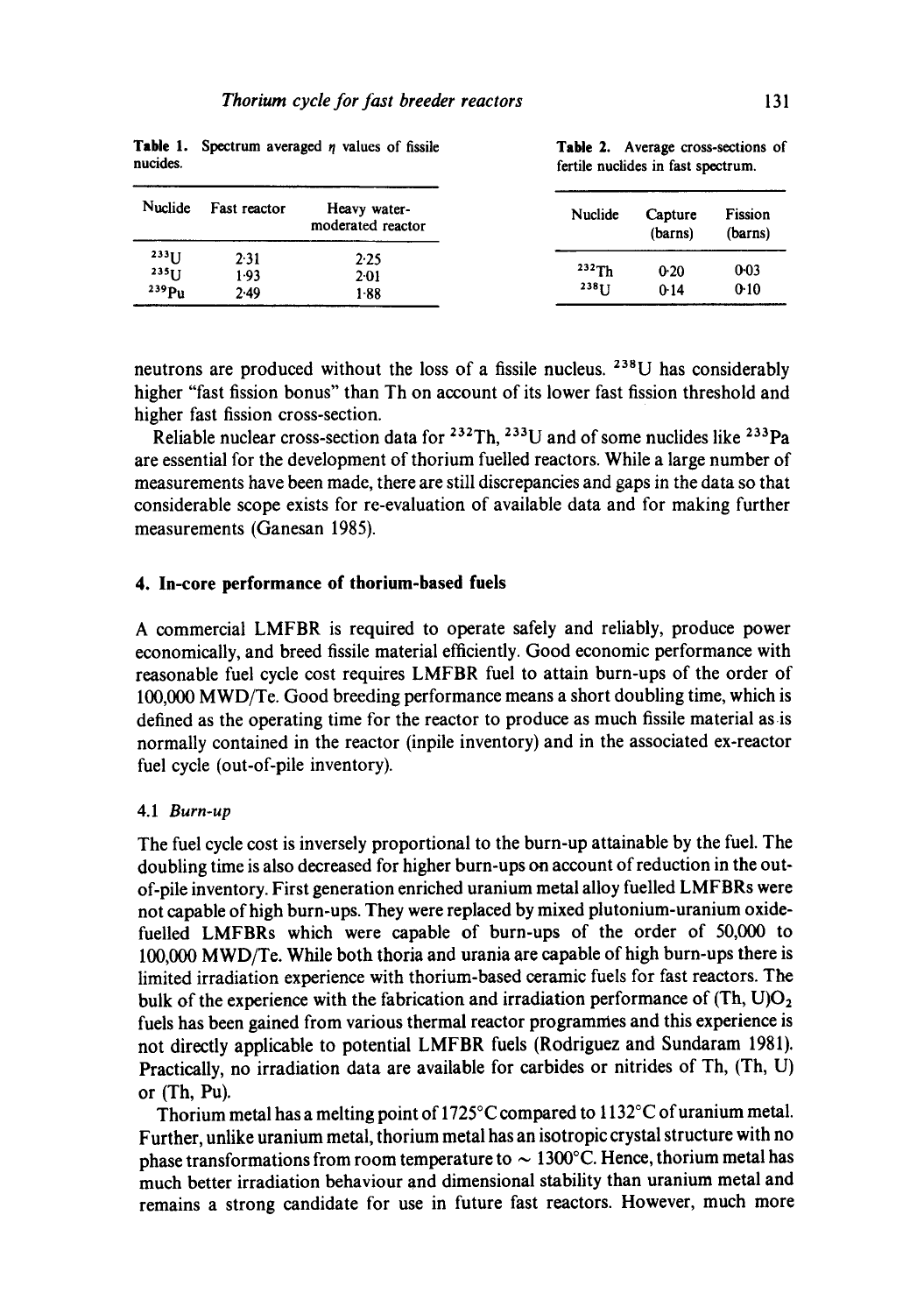development is required before the full potential of thorium metal alloy fuels can be realized. An important problem identified in thorium-based metallic fuel is the fuel clad metallurgical interaction leading to interpenetration of fuel and clad by inter-diffusion. The addition of zirconium in the metallic fuel (upto  $10\frac{\text{°}}{\text{°}}$ ) is required to reduce this interpenetration. In order to effect fission gas release and reduce fuel swelling and fuel clad mechanical interaction low metallic fuel smeared densities of  $75\%$  with a sodium bond between fuel and clad is found suitable. Another fuel concept of promise is the use of PuO<sub>2</sub> or <sup>233</sup>UO<sub>2</sub> kernels in a thorium metal matrix. This concept attempts to exploit the better irradiation stability of thorium metal while avoiding the poor irradiation behaviour of plutonium or uranium metal.

# 4.2 *Doubling time*

The important parameters affecting the doubling time are the breeding ratio and the total fissile inventory. While the former depends on the neutron spectrum and the nuclear properties of the fissile and fertile nuclides the latter depends on the fuel thermal rating and the time lags associated with the ex-reactor fuel cycle processes. Oxide-fuelled cores have the softest neutron spectrum leading to low breeding ratios. The breeding ratio improves considerably for carbide or nitride fuels. Metal-fuelled cores have the hardest neutron spectrum and the highest breeding ratios.

Table 3 summarizes calculated breeding performance for alternate fuel cycles in advanced fast breeders which are expected to be feasible from the year 2000 onwards (INFCE 1980). It is observed that the use of thorium in the blankets of  $Pu/^{238}U$  fuelled reactors has little effect on the breeding ratio. However, when thorium is introduced into the core there is substantial decrease in breeding ratio. Though the  $233U/Th$ reactor has a long doubling time, the reactors on hybrid cycles Pu/Th or  $233U/238U$ have fairly short doubling times, especially those using metallic fuels. Development of such fuel technology appears to be important for the proper utilization of thorium in fast breeders.

### 4.3 *Reactivity coefficients*

A factor of some concern in the design of LMFBRs is the reactivity change associated with sodium density changes or coolant voiding. This reactivity coefficient is positive in large  $Pu/^{238}U$  fuelled LMFBRs. As shown in table 3 this coefficient becomes less positive for thorium-based fuels and is even negative in the case of  $233U/Th$  fuelled reactors. This enhanced inherent safety of thorium-fuelled LMFBRs comes about because of the slow variation of the  $^{233}$ U capture to fission ratio with increasing energy as compared to that of  $239$ Pu and because of the fewer fast fissions in  $232$ Th as compared to <sup>238</sup>U.

Further, the capture cross-section resonances of Th go up to higher energies than  $238$ U so that fast reactors with thorium-based fuels tend to have a slightly greater negative Doppler coefficient of feedback reactivity than with <sup>238</sup>U based fuels.

# **5. Thorium fuel cycle technology**

The following are the recognized stages for a closed fast reactor fuel cycle:

**--fabrication** of fuel from separated fissile and fertile material and fabrication of the fuel subassemblies;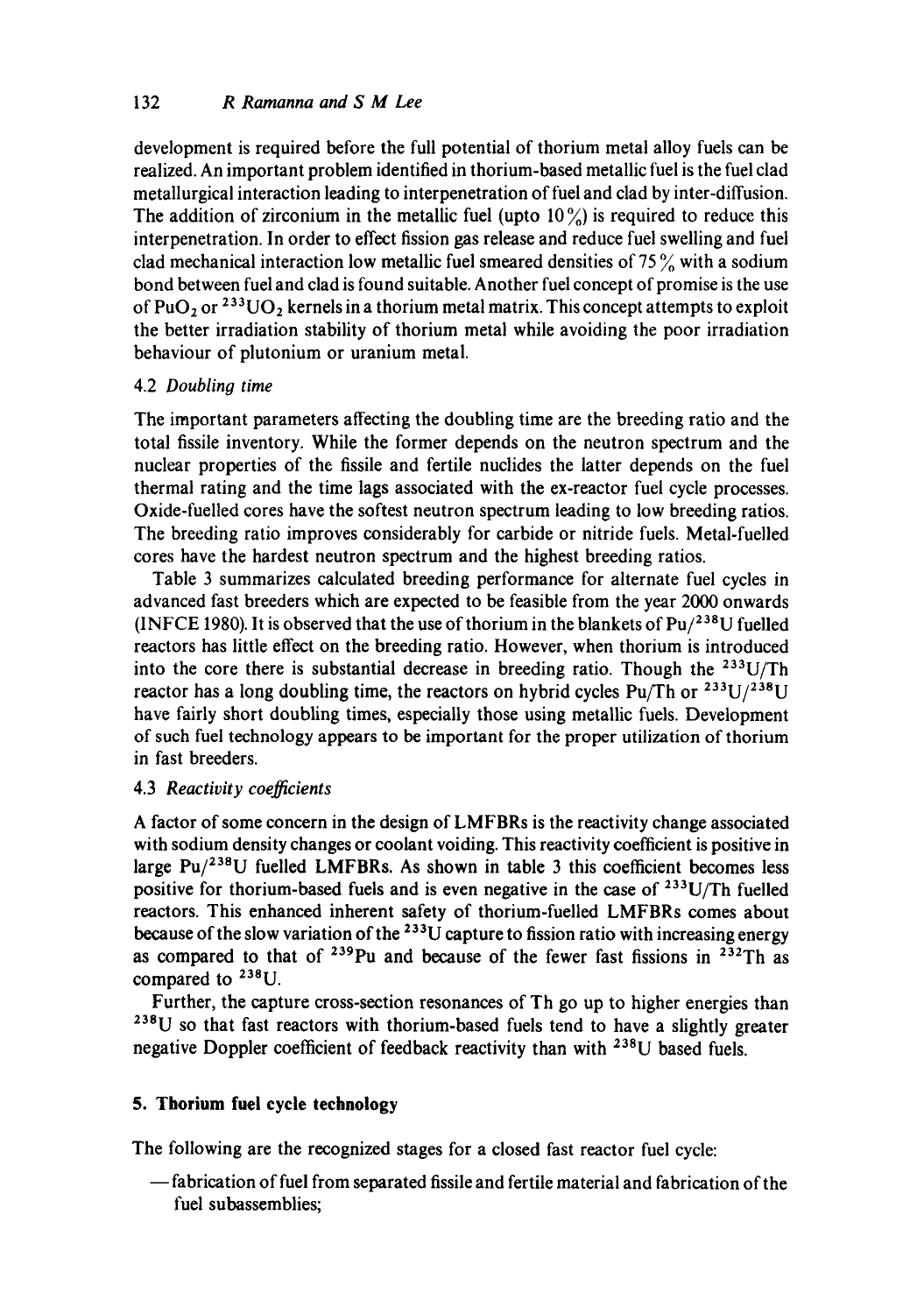| į                  | ;<br>;         |
|--------------------|----------------|
|                    |                |
|                    |                |
|                    | <br> <br> <br> |
|                    |                |
|                    | $\vdots$       |
|                    |                |
|                    |                |
|                    |                |
| ţ<br>$\frac{1}{4}$ |                |

|              |                                                                                                                                                                                                                                                                              |                            | Cycle fissil                 |                                | Net fissile gain<br>$\left(\frac{kg}{year}\right)$ |              |                                | System<br>doubling<br>time<br>(years) | Sodium voiding<br>reactivity                    |
|--------------|------------------------------------------------------------------------------------------------------------------------------------------------------------------------------------------------------------------------------------------------------------------------------|----------------------------|------------------------------|--------------------------------|----------------------------------------------------|--------------|--------------------------------|---------------------------------------|-------------------------------------------------|
| Fuel<br>type | material<br>Core                                                                                                                                                                                                                                                             | material<br><b>Blanket</b> | inventory<br>(kg)            | <b>Leez</b>                    | Plutonium                                          | Total        | Breeding<br>ratio              |                                       | $gain$<br>(5)                                   |
|              |                                                                                                                                                                                                                                                                              |                            |                              |                                |                                                    |              |                                |                                       |                                                 |
|              |                                                                                                                                                                                                                                                                              | e<br>Eede                  | 515<br>536<br>5608<br>5798   |                                | $745$<br>$-93$<br>$-68$<br>$-6$<br>$457$           |              |                                |                                       |                                                 |
| Ox           |                                                                                                                                                                                                                                                                              |                            |                              |                                |                                                    |              |                                |                                       |                                                 |
|              |                                                                                                                                                                                                                                                                              |                            |                              |                                |                                                    |              |                                |                                       |                                                 |
|              | $\begin{array}{ll} \mathbf{D}^{\text{int}}_{\text{int}} \\ \mathbf{D}^{\text{int}}_{\text{int}} \\ \mathbf{D}^{\text{int}}_{\text{int}} \\ \mathbf{D}^{\text{int}}_{\text{int}} \\ \mathbf{D}^{\text{int}}_{\text{int}} \\ \mathbf{D}^{\text{int}}_{\text{int}} \end{array}$ |                            |                              | ៓ឨ៹៵៓                          |                                                    | <b>ASHAR</b> | 3383888                        | $17.8$<br>$23.3$<br>$89.3$<br>$25.9$  | $57$<br>$-6-6$<br>$-6-6$                        |
|              |                                                                                                                                                                                                                                                                              | anaa<br>S                  |                              |                                |                                                    |              |                                |                                       |                                                 |
|              |                                                                                                                                                                                                                                                                              |                            | $37.58$<br>$55.58$<br>$38.5$ | <b>្ត្ត</b> <del>ដ</del> ូន ដូ |                                                    | <b>38285</b> | 1479<br>1426<br>11114<br>11330 |                                       |                                                 |
| arbid        |                                                                                                                                                                                                                                                                              |                            |                              |                                |                                                    |              |                                |                                       |                                                 |
|              |                                                                                                                                                                                                                                                                              |                            |                              |                                |                                                    |              |                                |                                       |                                                 |
|              | $\begin{array}{l} \mathbf{P} \mathbf{u} / 2 \mathbf{a} \mathbf{u} \\ \mathbf{P} \mathbf{u} \mathbf{u} \\ \mathbf{P} \mathbf{u} \mathbf{u} \\ \mathbf{u} \mathbf{u} \\ \mathbf{u} \mathbf{u} \\ \mathbf{u} \mathbf{u} \end{array}$                                            |                            |                              |                                | $33.30$<br>$-610$<br>$-610$<br>$45$                |              |                                | 123389                                | $\frac{3}{2}$   $\frac{5}{2}$   $\frac{1}{2}$   |
|              | $\begin{array}{lcl} \mathbf{P}\mathbf{u}/^{238}\mathbf{U} \\ \mathbf{P}\mathbf{u}/\mathbf{T}\mathbf{h} \\ \mathbf{P}\mathbf{u}/\mathbf{T}\mathbf{h} \\ \mathbf{P}\mathbf{u}/\mathbf{T}\mathbf{h} \\ \mathbf{f}^{\text{BSL}}\mathbf{U} \\ \mathbf{f}^{\text{BSL}}\end{array}$ | pffff                      |                              |                                |                                                    |              |                                |                                       |                                                 |
|              |                                                                                                                                                                                                                                                                              |                            | 4977<br>5080<br>5080<br>5134 | <b>៓</b> ឨឨ៓                   | 75.8                                               | ទ្ធនិនខ្ល    | 1582<br>1459<br>1151<br>11468  | 85<br>23519<br>23511                  | $rac{1}{6}$ $rac{1}{6}$ $rac{1}{4}$ $rac{1}{4}$ |
| Metal        |                                                                                                                                                                                                                                                                              |                            |                              |                                |                                                    |              |                                |                                       |                                                 |
|              |                                                                                                                                                                                                                                                                              |                            |                              |                                |                                                    |              |                                |                                       |                                                 |
|              |                                                                                                                                                                                                                                                                              |                            |                              |                                |                                                    |              |                                |                                       |                                                 |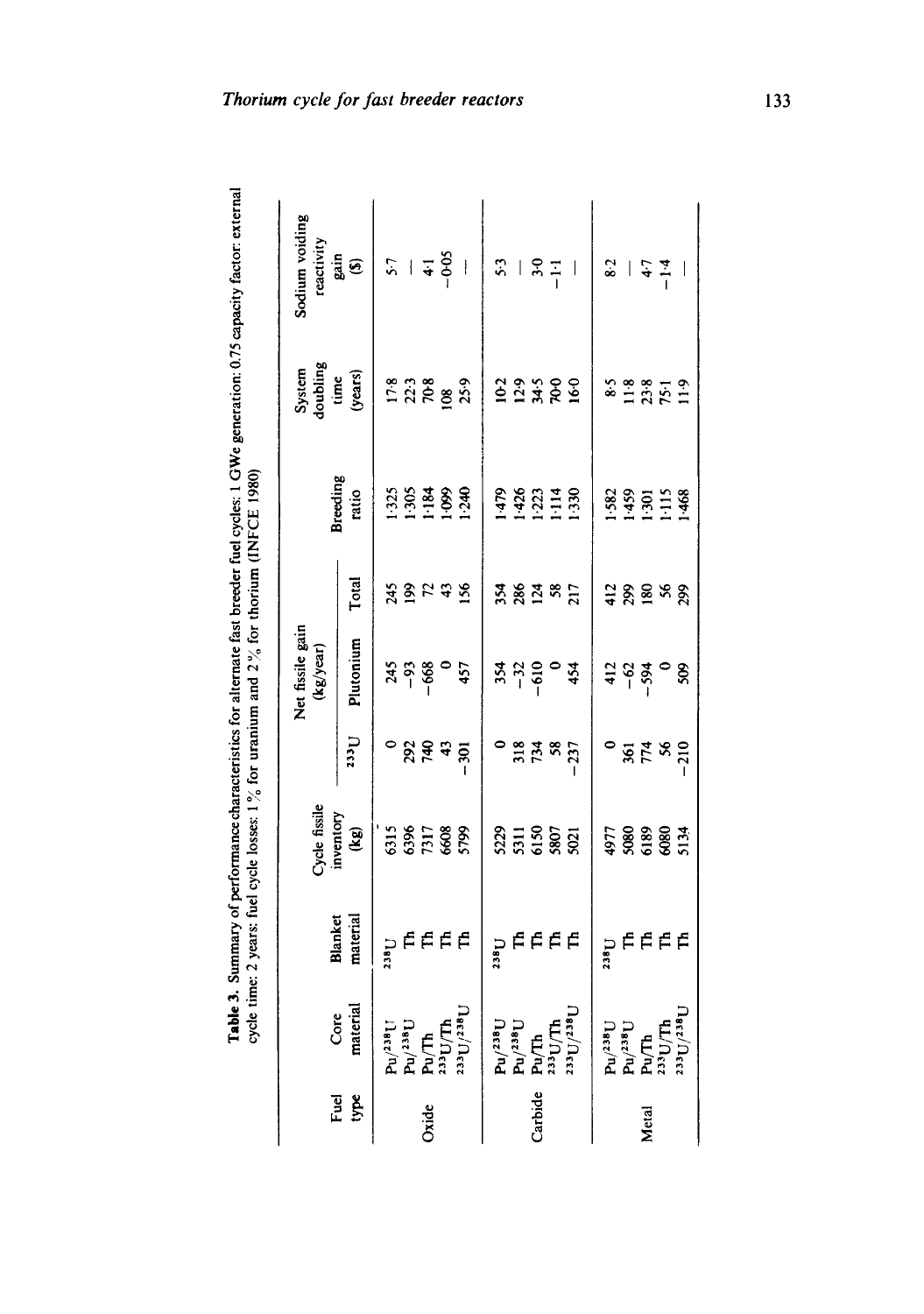## 134 *R Ramanna and S M Lee*

- **--** transportation of the fuel subassemblies to the reactor;
- **--irradiation** in the reactor followed by cooling in storage facilities;
- **--transportation** of cooled, irradiated fuel to the reprocessing plant.
- -- reprocessing of the irradiated fuel for separation of the bred fissile material from fertile material and removal of fission products.
- **--** transportation of the separated fissile and fertile materials to the fuel fabrication plant for refabrication.

Typical time lags associated with the different steps are (INFCE 1980), 120 days for storage and fabrication at the fabrication plant, 210 days for storage at reactor, 130 days for storage and treatment at reprocessing plant and 90 days for various transportations giving a total of 550 days. One of the aims of R&D in fuel cycle technology is to reduce the total out-of-pile time lag to 365 days or less.

Fabrication processes for fresh thorium and its compounds as nuclear fuel are similar to that of uranium and its compounds. However, the build-up of  $^{232}U$  on account of  $(n, 2n)$  reactions in thorium and <sup>233</sup>U causes complications in the processes for fabrication of recycle fuel. Since the daughter products of  $^{232}U$  are highly gammaactive, remote handling with fabrication processes in shielded enclosures is necessary. This has a significant impact on the process control sample analysis system, the scrap recovery and the off-gas system with consequent economic penalties. The bulk of the fabrication experience with thorium-based fuels in different countries, including India, is for thermal reactors. However, the experience is limited to fuel of low 232U content (< 10 ppm). There is little experience with fabrication of thorium-based fuels for LMFBRs.

The thorex flow sheet is used for reprocessing thorium. India too has developed and utilized the thorex process for separating <sup>233</sup>U from irradiated thorium. One of the problem areas is the fact that to dissolve  $ThO<sub>2</sub>$ , hydrofluoric acid must be added. The HF is very corrosive and special processes to prevent corrosion are necessary. Further, in the solvent extraction step, partitioning the thorium from the uranium is more difficult than with plutonium-uranium. There are also several problems in three way separation process for U-Pu-Th fuel which require considerable research and development.

R&D is directed towards reduction in the costs associated with fuel cycle processes and reduction of the fissile losses to  $1\%$ .

#### **6. Utilization of FBTR for thorium fuel development**

Fuel elements of large commercial fast power reactors not only have to withstand peak burn-ups of upto 100,000 MWD/Te but also have to attain fast neutron fluence exposures of upto  $2 \times 10^{23}$  n/cm<sup>2</sup> in order to have reasonable fuel cycle costs. Fast neutron irradiation of core structural materials leads to phenomena which are not encountered in thermomechanical treatments, like irradiation enhanced creep, void swelling, production of new phases, segregation/precipitation effects, and helium embrittlement. Research in these areas requires energetic charged particle beams from accelerators as well as high fast neutron fluxes provided by materials testing fast reactors like the fast breeder test reactor at Kalpakkam.

FBTR is a 40 MWT/13 MWe mixed plutonium-uranium carbide fuelled LMFBR which will have a maximum neutron flux of  $3.6 \times 10^{15}$  n.cm<sup>-2</sup> sec<sup>-1</sup>. The neutron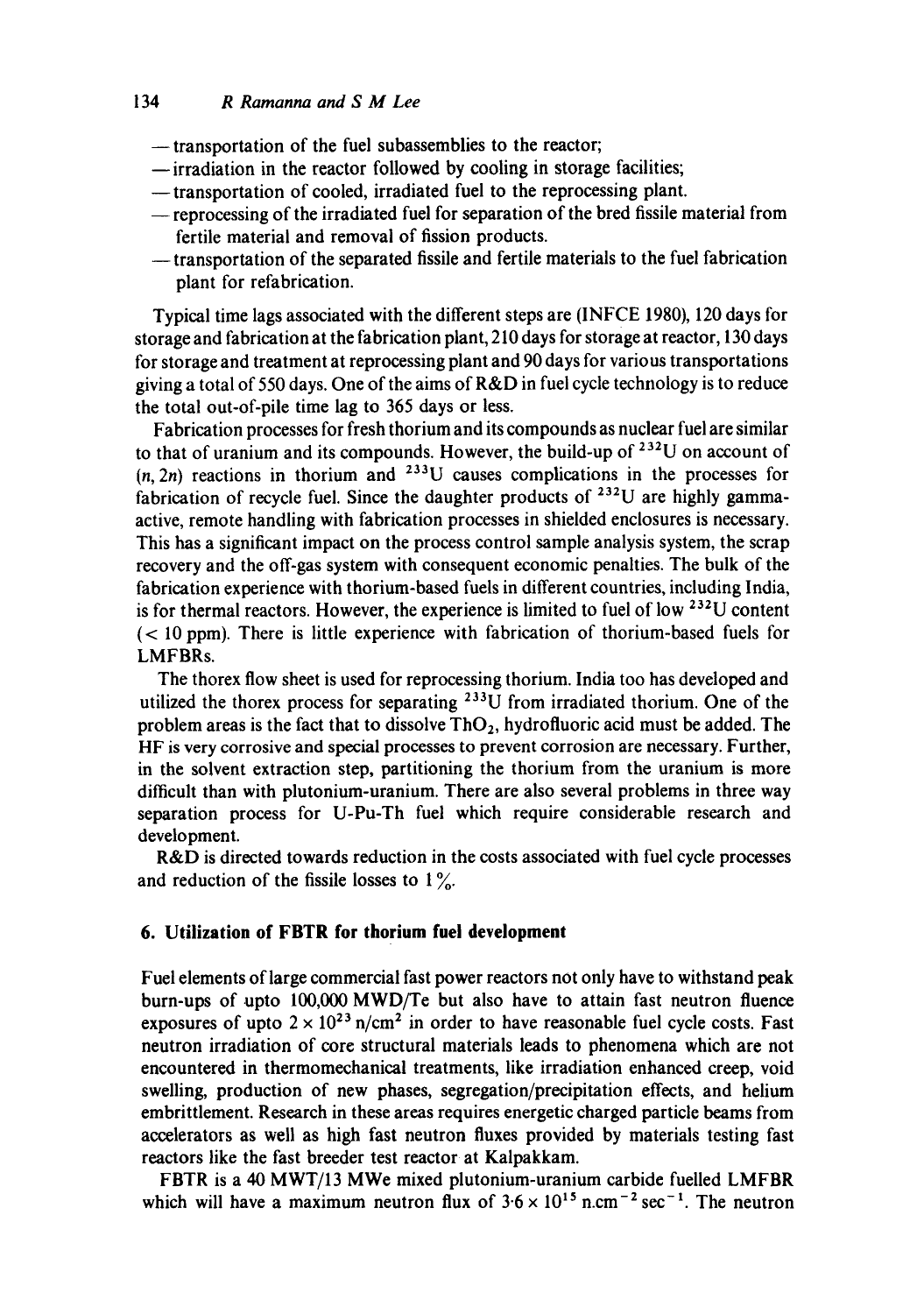spectrum and core temperature conditions make FBTR an ideal tool for irradiation testing and development of fast reactor fuels and core structural materials. Important data to be generated by irradiation testing in FBTR pertain to swelling rates, creep rates and evaluation of physical, chemical and thermo-mechanical properties of candidate fuel and structural materials under fast neutron irradiation at high temperatures in a liquid sodium environment.

The availability of FBTR makes possible the irradiation testing and development of candidate thorium-based fast reactor fuels in a meaningful manner. FBTR will also play an important role in the development of thorium fuel cycle technology. Thorium blanket elements have been fabricated for utilization in FBTR. Flow sheets and processes are being developed for reprocessing of these blankets and recovery of the bred <sup>233</sup>U. The recycle of <sup>233</sup>U into FBTR core, possibly in the form of test fuel pins, will be an important aspect of thorium fuel cycle technology development in India.

#### **7. LMFBR economics**

LMFBR economics not only depends on the costs of the power plant, but also on the costs associated with the whole fuel cycle consisting of reprocessing, refabrication and waste disposal plants. The costs of these plants are very sensitive to the scale of operations and attainment of actual costs under commercial-scale conditions implies the existence of a substantial LMFBR capacity (say  $\sim 10$  GWe). In India, the LMFBR is expected to be commercialized in the beginning of the next century and firm cost data especially on fuel fabrication and fuel reprocessing for plants operating on commercial scale under Indian conditions are not available. However, certain projections can be made based on the experience gained from the construction of FBTR and from the construction and operation of PHWRs in India.

Of the various cost contributions to LMFBR power generation the capital costs and fuel cycle costs are dominant. The capital costs of LMFBRs constructed to date in various countries vary considerably (by over a factor of ten per kWe installed) and cannot be used as a basis for cost projections in India. The capital cost of the 1200 MWe Super Phenix LMFBR in France as well as its electricity generation costs are about a factor two higher than the costs of a similar Pressurised Water Reactor power station (IAEA 1985a). LMFBR R&D in France is actively directed towards reduction in these costs and ultimately when commercial scale operations are established it is expected that LMFBR capital costs will be about 26  $\%$  higher and electricity generation costs will be about 13 $\%$  higher than for PWRs for constant uranium prices. As uranium prices increase the LMFBR is expected to become fully competitive. It must be noted that PWR power costs in France are already a factor 1.75 less than that from coal-fired stations, so that LMFBR power stations are already nearly competitive with coal fired power stations in France.

In India detailed costing of PHWR power and coal power is available as well as some preliminary estimates of LMFBR power costs. Table 4 gives a simplified overall comparison of projected capital costs and electricity generation costs in the 1990's from coal-fired plants, PHWRs and the proposed  $Pu/^{238}U$  ceramic fuelled 500 MWe prototype fast breeder reactor (PFBR). It is estimated (Paranjpe and Sundaram 1985) that the fuel cycle cost for PFBR consisting of Pu inventory charges  $(3\%)$ , fuel refabrication (7%), reprocessing (7%) and waste management (3%) constitute about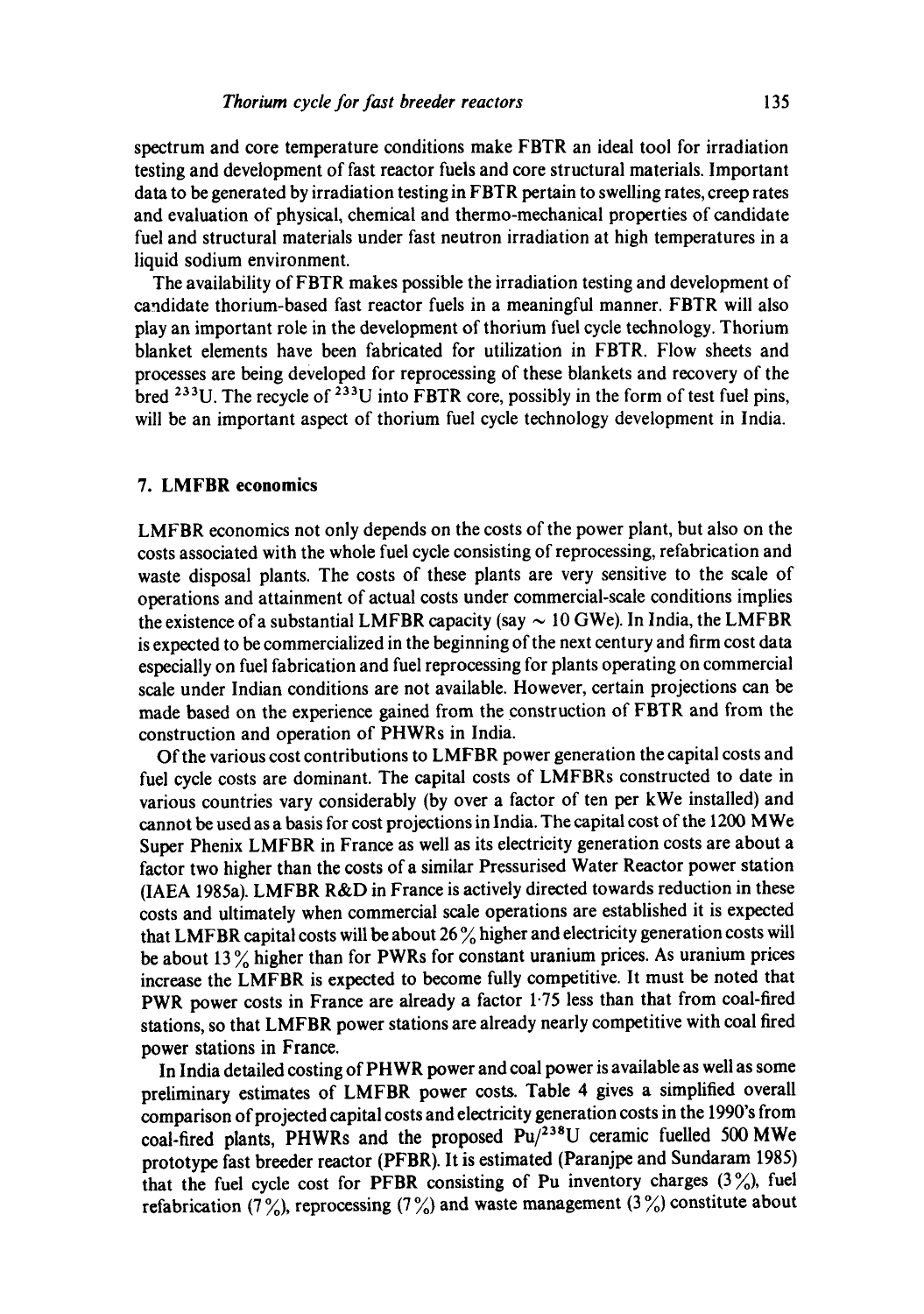|  | Table 4. Comparative cost ratios in 1990's. |  |  |
|--|---------------------------------------------|--|--|
|--|---------------------------------------------|--|--|

|                                          | Capital cost<br>ratio | Electricity generation<br>cost ratio |  |
|------------------------------------------|-----------------------|--------------------------------------|--|
| 500 MWe PHWR                             | 1.25                  | $0.8 - 1.0^{(a)}$                    |  |
| 500 MWe coal fired station               |                       |                                      |  |
| 500 MWe PFBR including development costs | $1 - 1.5^{(b)}$       | $10 - 14^{(b)}$                      |  |
| 500 MWe PHWR                             |                       |                                      |  |

(a) depending on the distance from coal pit head; (b) depending on the amount of development needed, and the apportioning of costs of reprocessing plants, waste management plants, heavy water plants etc.

20% of the total electricity generation costs for an average discharge burn-up of 70,000 MWD/Te.

The capital costs of thorium fuelled LMFBRs and the burn-ups achieved are expected to be similar to that of  $Pu/^{238}U$  fuelled ones. On account of the magnitude of the other contributions to the fuel cycle cost there is little reduction in fuel cycle cost due to credit for bred fissile material and the influence of the breeding ratio on the fuel cycle cost is small. Thus there is little economic disadvantage of the thorium cycle on account of the lower breeding ratios per se. The increase in fuel cycle cost of thorium cycles comes from the reprocessing and refabrication stages. Since thorium fuels are not being commercially fabricated and reprocessed, there is a large uncertainty in estimates of their reprocessing and refabrication costs. While reprocessing costs can be reasonably expected to be similar for the uranium and thorium cycles, the fuel refabrication costs for the latter cycle will be higher on account of the need for shielding and remotization of the fabrication processes. It has been recommended (IAEA 1985b) that a penalty factor of 1"75 be used for the cost of remote fuel fabrication as compared to non-remote fuel fabrication. Since the fuel fabrication costs constitute only about  $7\%$  of the electricity generation costs, the economic penalty for remotization of fabrication processes increases the electricity generation costs of thorium fuelled LMFBRs by only a small amount.

## **8. Conclusions**

<sup>233</sup>U can be used for breeding both in thermal and in fast reactors whereas Pu can be used for breeding only in fast reactors. Thus early utilization of thorium in LMFBRs and production of  $^{233}$ U can lead to much greater future flexibility in the choice of breeder reactor concepts and fuel cycles for balanced and optimized exploitation of the nuclear resources. To improve the low breeding ratios with thorium-based fuels it is necessary to perform R&D and develop advanced fuels (like metal alloy fuels) and improved core designs. Quantitative irradiation data on thorium based LMFBR fuels are meagre and FBTR can play a role in the generation of this information. Finally, the economics of the thorium cycle in LMFBRs seems to show only a small disadvantage relative to the uranium cycle.